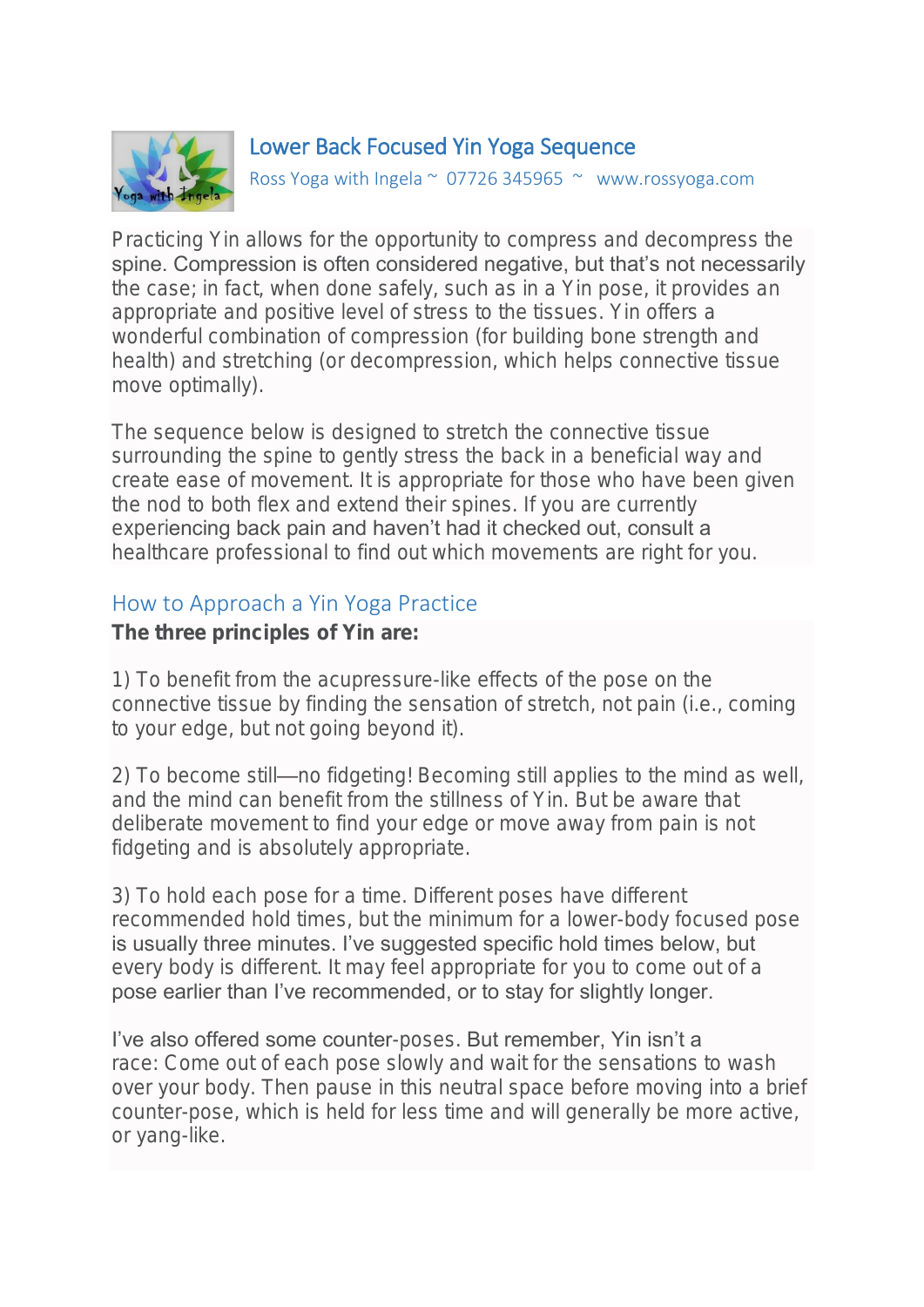This sequence takes about an hour, but can be trimmed or extended slightly—just use your *yin*stincts.

# **The Sequence**

1. Breathing and meditation: Five minutes.

Count how long your inhale takes, and then match your exhale to it. Focus on this equal breath to assist in making the inward transition from the busy, hectic outside world, to the slow, quiet perspective of Yin Yoga.

### 2. Butterfly: Five minutes.

Butterfly pose is similar to *baddha konasana* (bound angle pose), but the feet are farther away from the pelvis so that the legs form a diamond shape. You can place blocks under the thighs for support if you like. The goal is to stretch the spine, not the hips, so the emphasis isn't on trying to get the knees to the floor. You might also find that sitting on a folded blanket assists in achieving an anterior pelvic tilt while you're upright. Yogis who aren't reaching their edge in the pose can place a yoga block between their thighs for increased abduction (which can increase the stretch in the hips and/or inner thighs).

Next, lengthen through the spine as you tilt the pelvis forward and down to fold toward the ground, and then allow the spine to round and the head to drop. Yes, it's okay for the head to drop in a Yin forward fold! In fact, it is considered desirable, as long as the neck/cervical spine can handle it. If you start to feel pressure in the head, or pain in the neck, it's fine to lift your head for a minute or more and then release it again, or to keep it lifted the entire time (perhaps resting it on a block or bolster). Placing the hands or arms on blocks can help if reaching the hands to the floor pushes you past your edge.



To come out of the pose, lift the torso and place the hands on the floor behind you with the fingers facing forward. Then lean back onto your hands, and straighten the legs one at a time.

The counterpose is windshield wiper. Bend the knees and place the soles of

the feet on the floor, mat width apart. Drop both knees to the right, then back through the midline and over to the left. Continue for one minute.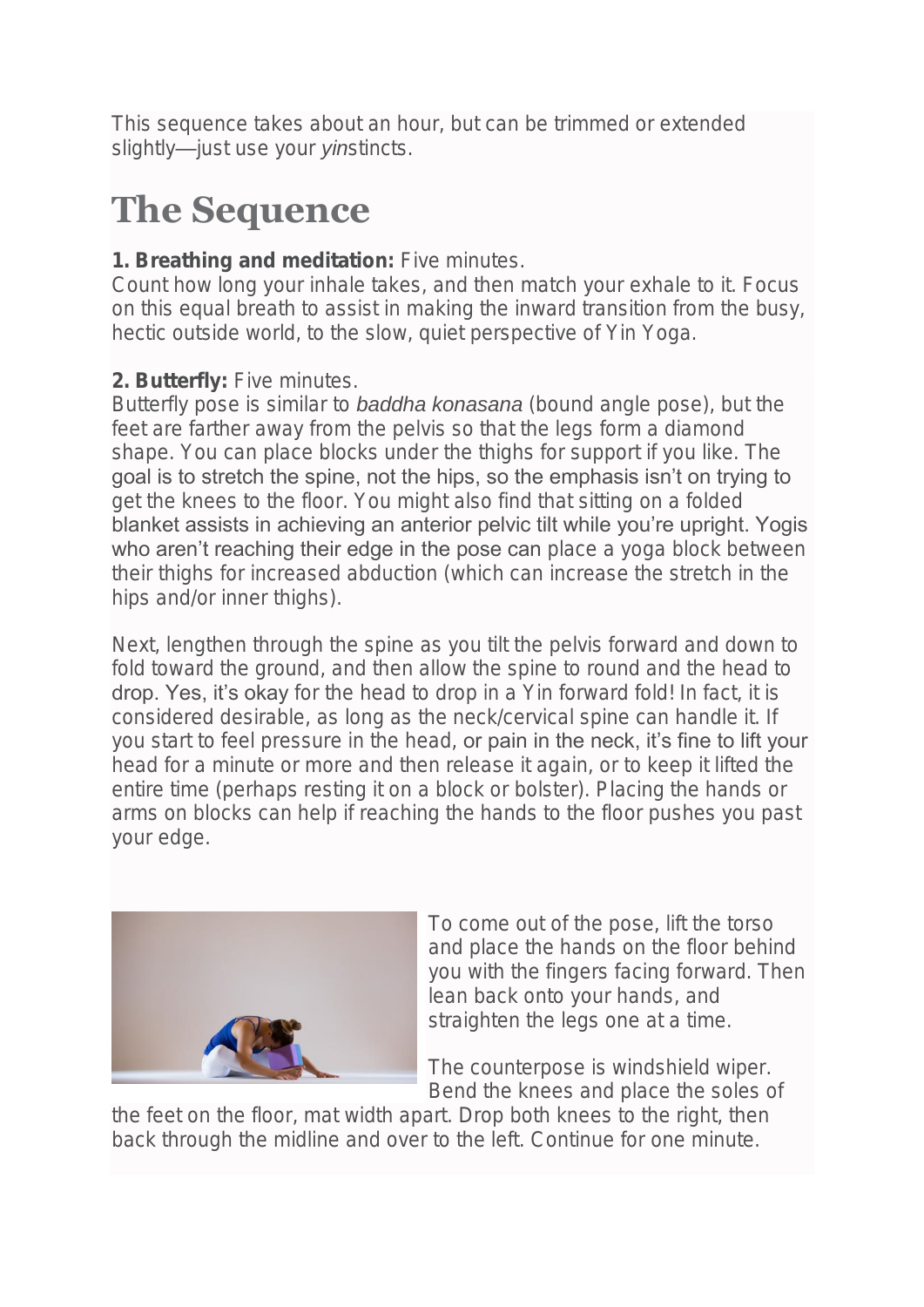

3. Caterpillar: Eight minutes. Caterpillar is

essentially *paschimottanasana* (seated forward fold). But in the Yin version, feet neither flex nor point. If the hamstrings protest, place a rolled blanket or blocks

under bent knees. You can also elevate the hips by sitting on the edge of a bolster or folded blanket. Tilt your pelvis slightly forward and down, and then fold forward, letting the spine round and the head drop. You can place a bolster on the legs or a block under your forehead for support.

To come out of the pose, slowly lift the head and lengthen the spine. Bend the knees, and place the soles of the feet on the floor. Place the hands



behind you on the floor. Press into the hands to lift and lower the hips in a way that feels good after the decompression of the pose. This counter-pose, called hammock, can be done for one minute.



4. Sphinx and Seal: Three minutes each.

Sphinx is a pose of deep lumbar and sacral compression, which can strengthen the spinal muscles and bone in the area. From hammock pose, roll over onto your belly. Plant the forearms on the floor, with elbows under or slightly

in front of the shoulders and forearms parallel or hands clasped.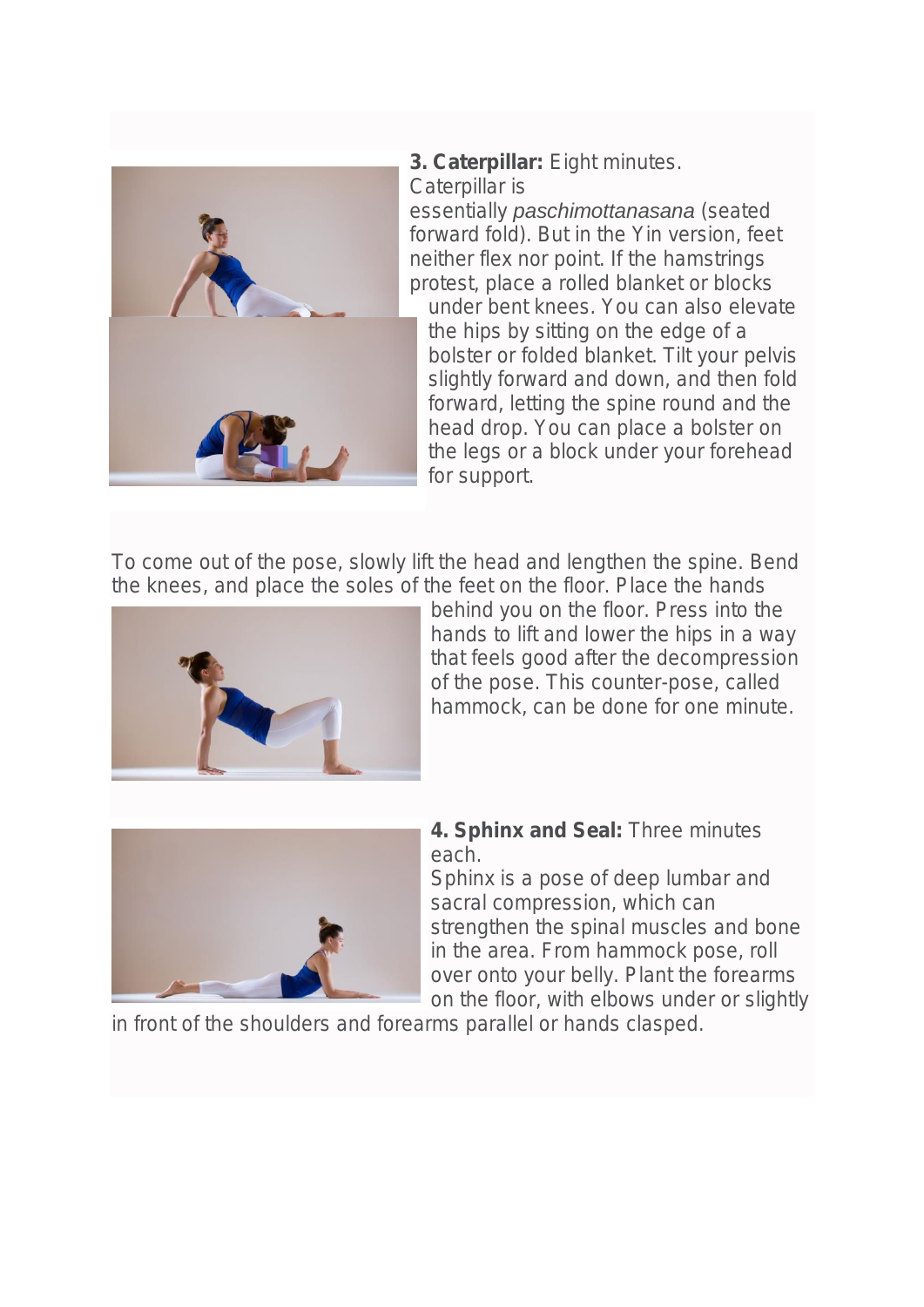

For less intensity, move the elbows farther forward, perhaps clasping opposite elbows and keeping your forearms parallel to the top of the mat.

You can also place a bolster under the chest, armpits, and upper arms for more support.

For greater intensity, keep your elbows under your shoulders, or even prop the forearms on a blanket. The feeling should be of mild, not jarring, compression in the low back. If it does feel jarring, try drawing the navel gently in toward the spine. It's fine to engage the glutes, but that isn't the main focus of the pose.





After two minutes, you can bend the knees and let the heels drop down toward the glutes, as this can help achieve compression in the low back.

After you release, stack the hands and rest the forehead on them for one minute.



To progress further, you can come back into sphinx and then proceed into seal, or you could continue with sphinx, perhaps with the bent-knee option as another way to deepen the compression. For seal pose, place the hands under the shoulders, turning them out so your fingers point toward the top corners

of the mat. Then straighten the arms, pushing down to lift yourself away from the mat. If this is too intense in the low back, try extending the arms wider and farther away from you, or return to sphinx. If the belly sags and causes discomfort in the low back, gently draw the navel in toward the spine. Hold for three minutes.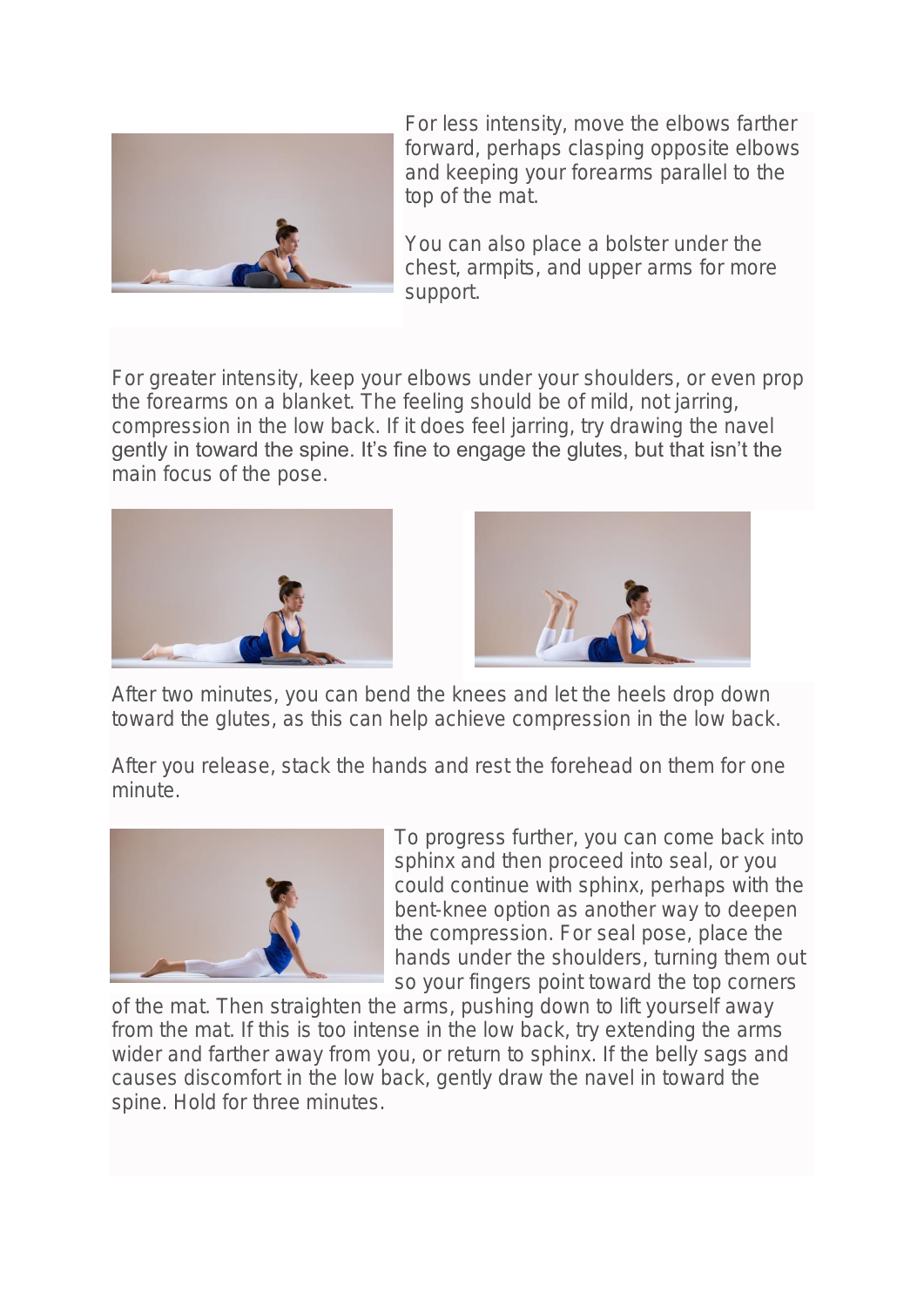

Release onto the belly, and turn your face to the right. Hands can be stacked under your head or resting just above, elbows out wide. Bend the right knee and slide it up toward the right armpit, releasing any tension in the low back. Hold for one minute, and then switch sides. Moving slowly, push back into Child's

Pose and hold for three minutes.

#### 5. Saddle: Three minutes.

From child's pose, rise into a high kneeling pose with knees at hip width or wider, depending on your personal preference. Saddle is similar to *supta virasana* (reclined hero's pose). Feet can be underneath you, which works the spine more, or if it's more comfortable, you can sit between the feet, which targets the front of the legs. It comes down to "*yin*dividuality," as anatomy will dictate which variation works best.



If the ankles protest, place a blanket underneath them. If the knees are not happy, try placing a thin blanket or a folded strap behind the knees to alleviate pressure.



Slowly lower the back toward the floor, placing the hands behind you, fingers pointing toward the hips, to ease the descent. Stop wherever you need to—You can come down onto forearms, recline on a bolster, or release all the way to the floor. It's fine if the knees lift or move closer or farther apart. If the compression in the

lumbosacral vertebrae becomes too intense, return to a more upright position, or come out of the pose entirely.

To come out of the pose, engage the core as you make your way onto your forearms, then your hands, and return your torso to a vertical position.



Then, come onto all fours and move into forearm plank by stepping one leg back and then the other. In Yin, this is known as crocodile pose. Hold for one minute with the hips at the same height as the shoulders. Knees can be on or off the floor. Keep your core active.